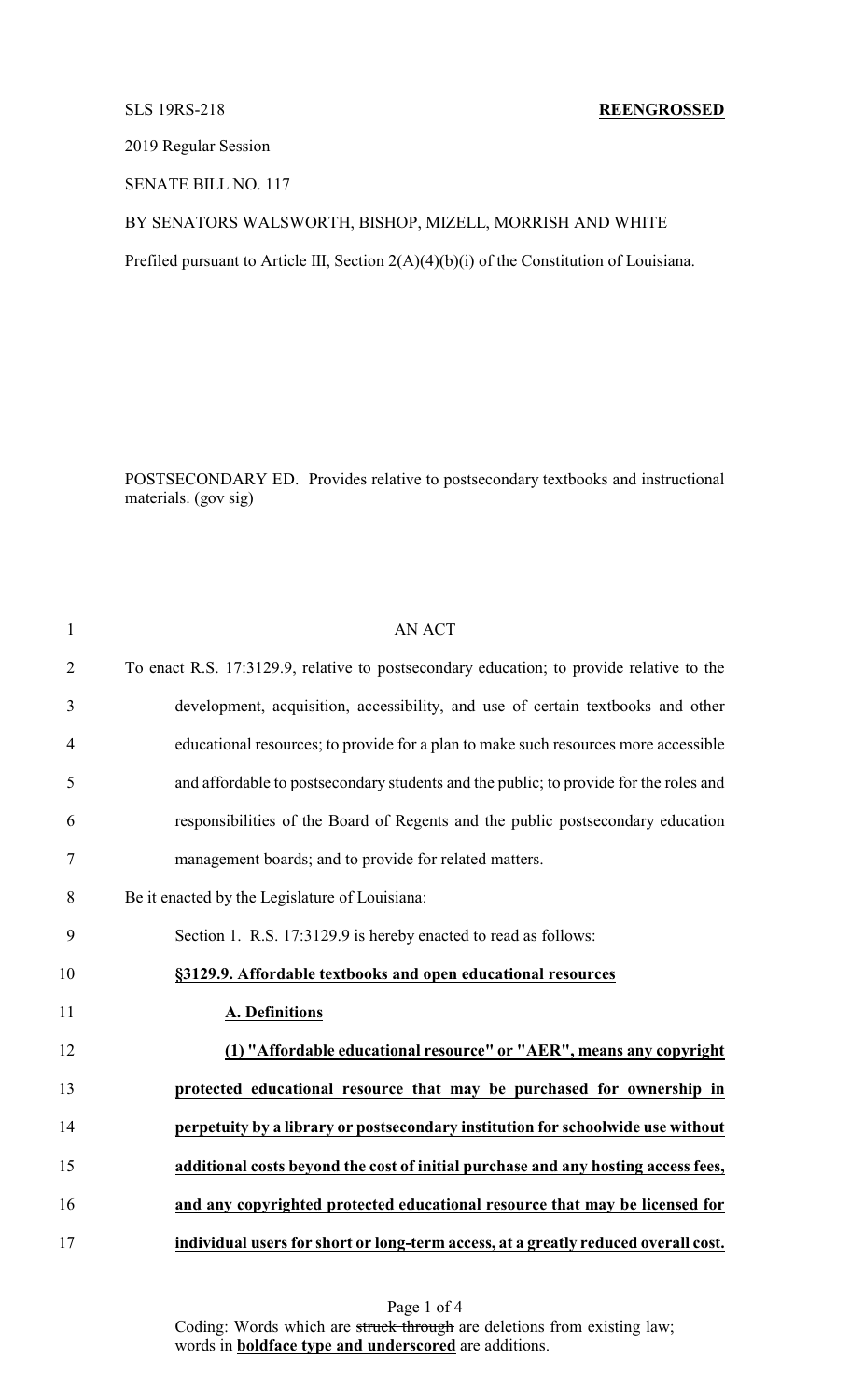| 1              | The overall cost to students for an AER should not exceed an amount equal to         |
|----------------|--------------------------------------------------------------------------------------|
| $\overline{2}$ | four times the federal minimum wage.                                                 |
| 3              | (2) "Course schedule" means a collection or listing of available classes,            |
| 4              | course sections, or both, published by a postsecondary institution in electronic     |
| 5              | or printed form prior to the start of an academic term.                              |
| 6              | (3) "Open educational resource" or "OER" means a teaching, learning,                 |
| 7              | or research resource that is in the public domain or has been released under an      |
| 8              | intellectual property license that permits the free use, adaptation, and             |
| 9              | redistribution of the resource by any person. The term may include full course       |
| 10             | curricula, course materials, modules, textbooks, media, assessments, software,       |
| 11             | and any other tools, materials, or techniques, whether digital or otherwise, used    |
| 12             | to support access to knowledge.                                                      |
| 13             | B. Beginning in Fall of 2020, each public postsecondary education                    |
| 14             | institution shall:                                                                   |
| 15             | (1) Use a conspicuous symbol, logo, or other distinguishing feature to               |
| 16             | highlight each course included in its course schedule that exclusively utilizes      |
| 17             | AER or OER course materials and ensure that these course materials comply            |
| 18             | with the federal Americans with Disabilities Act of 1990 (U.S.C.Sec. 12101 et        |
| 19             | seq.) and the federal Copyright Act of 1976 (Public law 94-533).                     |
| 20             | (2) Clearly communicate to students how to access AER and OER course                 |
| 21             | materials.                                                                           |
| 22             | (3) Provide summary data as requested by the Board of Regents                        |
| 23             | regarding courses that exclusively utilize AER and OER course materials.             |
| 24             | (4) Publish the course schedule and textbook list on their website prior             |
| 25             | to opening course registration, but not later than thirty days prior to the          |
| 26             | beginning of each academic term, and provide this information to LOUIS: The          |
| 27             | Louisiana Library Network, individual campus libraries, and other entities or        |
| 28             | programs as might be specified by the Board of Regents.                              |
| 29             | Section 2. This Act shall become effective upon signature by the governor or, if not |

Page 2 of 4 Coding: Words which are struck through are deletions from existing law; words in **boldface type and underscored** are additions.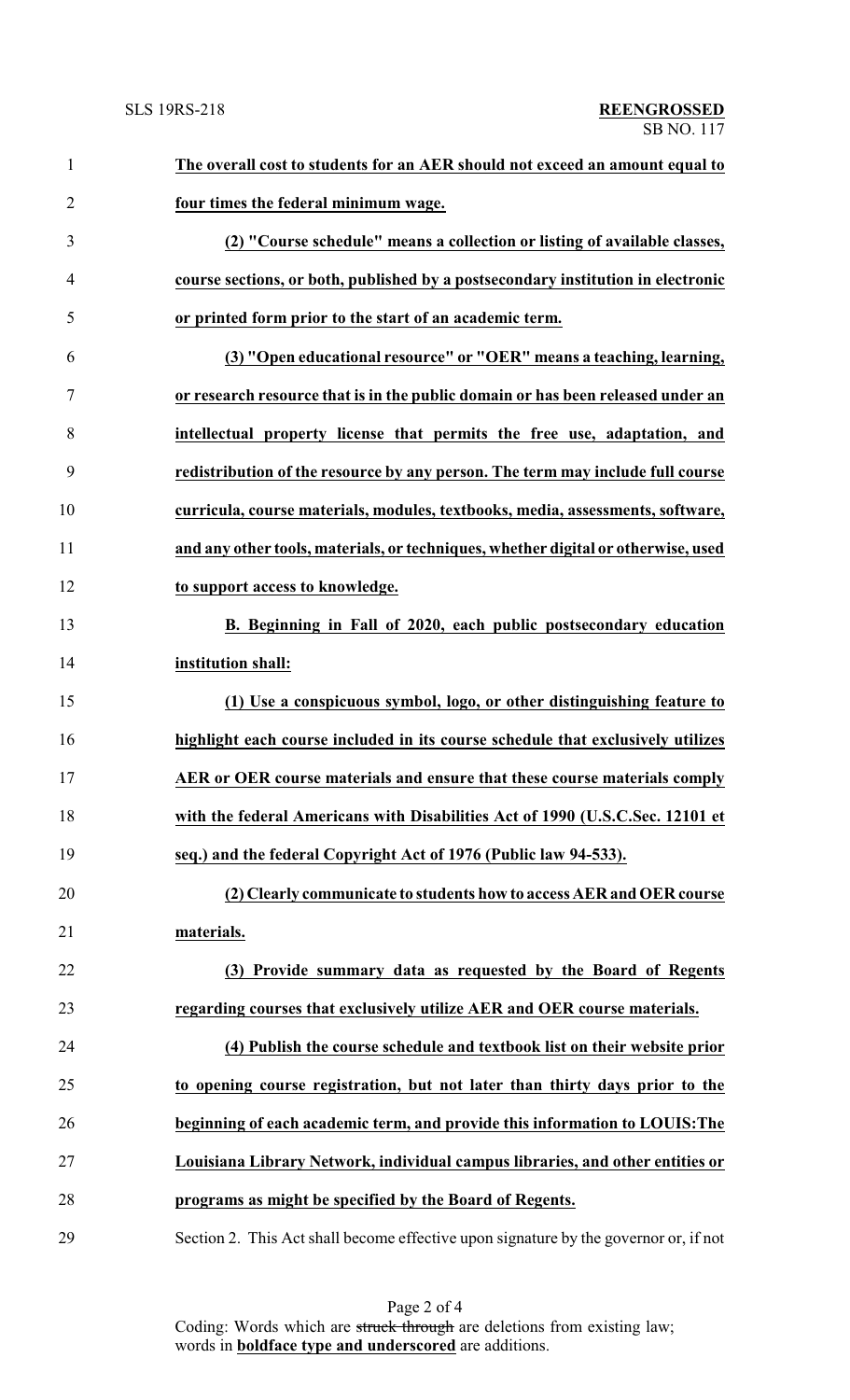- 1 signed by the governor, upon expiration of the time for bills to become law without signature
- 2 by the governor, as provided by Article III, Section 18 of the Constitution of Louisiana. If
- 3 vetoed by the governor and subsequently approved by the legislature, this Act shall become
- 4 effective on the day following such approval.

The original instrument was prepared by Jeanne Johnston. The following digest, which does not constitute a part of the legislative instrument, was prepared by Martha Hess.

## **DIGEST** SB 117 Reengrossed 2019 Regular Session Walsworth

Proposed law provides for greater availability and use of affordable textbooks and other educational resources by requiring public postsecondary education institutions, beginning with Fall 2020, to:

- (1) Use a conspicuous symbol, logo, or other distinguishing feature to highlight each course included in its course schedule that exclusively utilizes AER or OER course materials available and ensure that these course materials comply with the federal Americans with Disabilities Act of and the federal Copyright Act of 1976.
- (2) Clearly communicate to students how to access AER and OER course materials available.
- (3) Provide summary data as requested by the Board of Regents regarding courses that exclusively utilize AER and OER course materials that are available.
- (4) Publish the course schedule and textbook list on their website prior to opening course registration, but not later than thirty days prior to the beginning of each academic term, and provide this information to LOUIS, individual campus libraries, and other entities or programs as might be specified by the Board of Regents.

Effective upon signature of the governor or lapse of time for gubernatorial action.

(Adds R.S. 17:3129.9)

#### Summary of Amendments Adopted by Senate

Committee Amendments Proposed by Senate Committee on Education to the original bill

- 1. Changes definition of "open educational resource".
- 2. Changes date for postsecondary education action to Fall 2020.
- 3. Makes technical corrections.

Committee Amendments Proposed by Senate Committee on Finance to the engrossed bill

1. Removes requirement for the Board of Regents, through LOUIS:The Louisiana Library Network, and the state's public postsecondary education institutions to develop and implement a plan to increase the development, acquisition, availability, and accessibility of affordable textbooks and other

# Page 3 of 4

Coding: Words which are struck through are deletions from existing law; words in **boldface type and underscored** are additions.